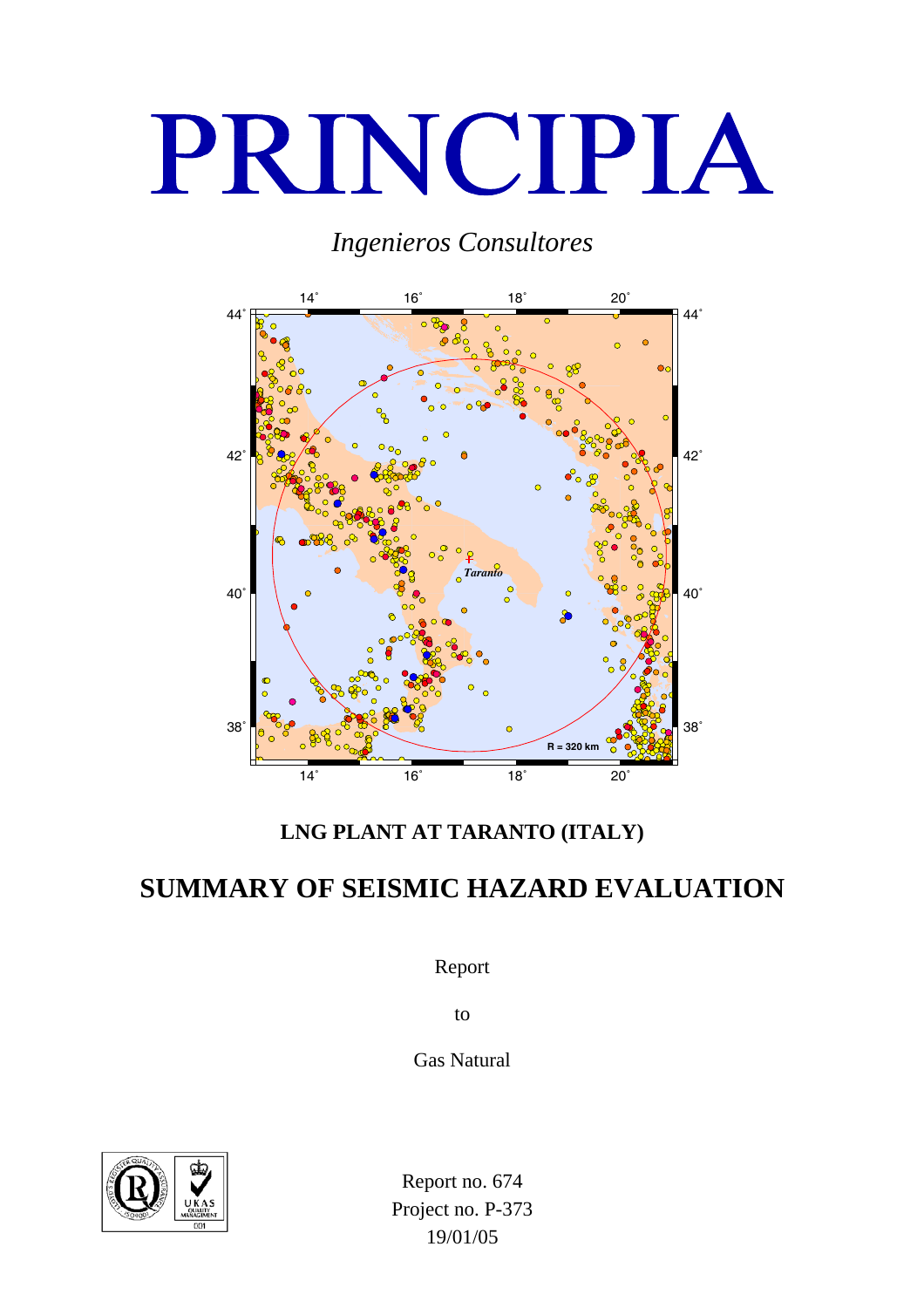# **[LNG PLANT AT TARANTO \(ITALY\)](#page-0-0)**

# **[SUMMARY OF](#page-0-0) SEISMIC HAZARD EVALUATION**

Report

to

[Gas Natural](#page-0-1) 

| Document ID: P373-INF-674   Revision: 0 |                              | Date: 19/01/05 |
|-----------------------------------------|------------------------------|----------------|
| Prepared:                               | <b>Revised:</b><br>Approved: |                |
| $\vert$ J. Rodríguez                    | J. Martí                     | F. Martínez    |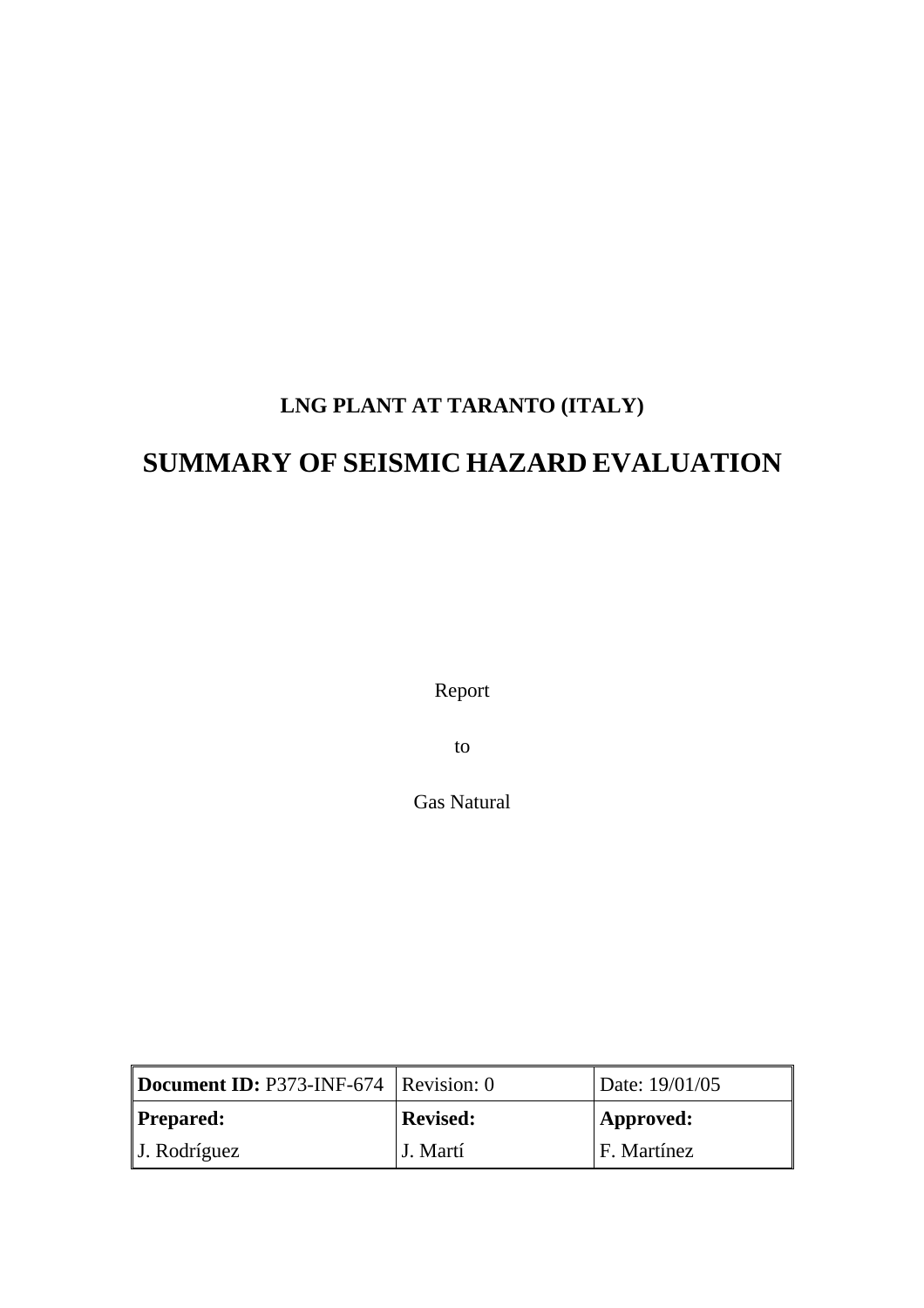## **TABLE OF CONTENTS**

## Page

|--|--|--|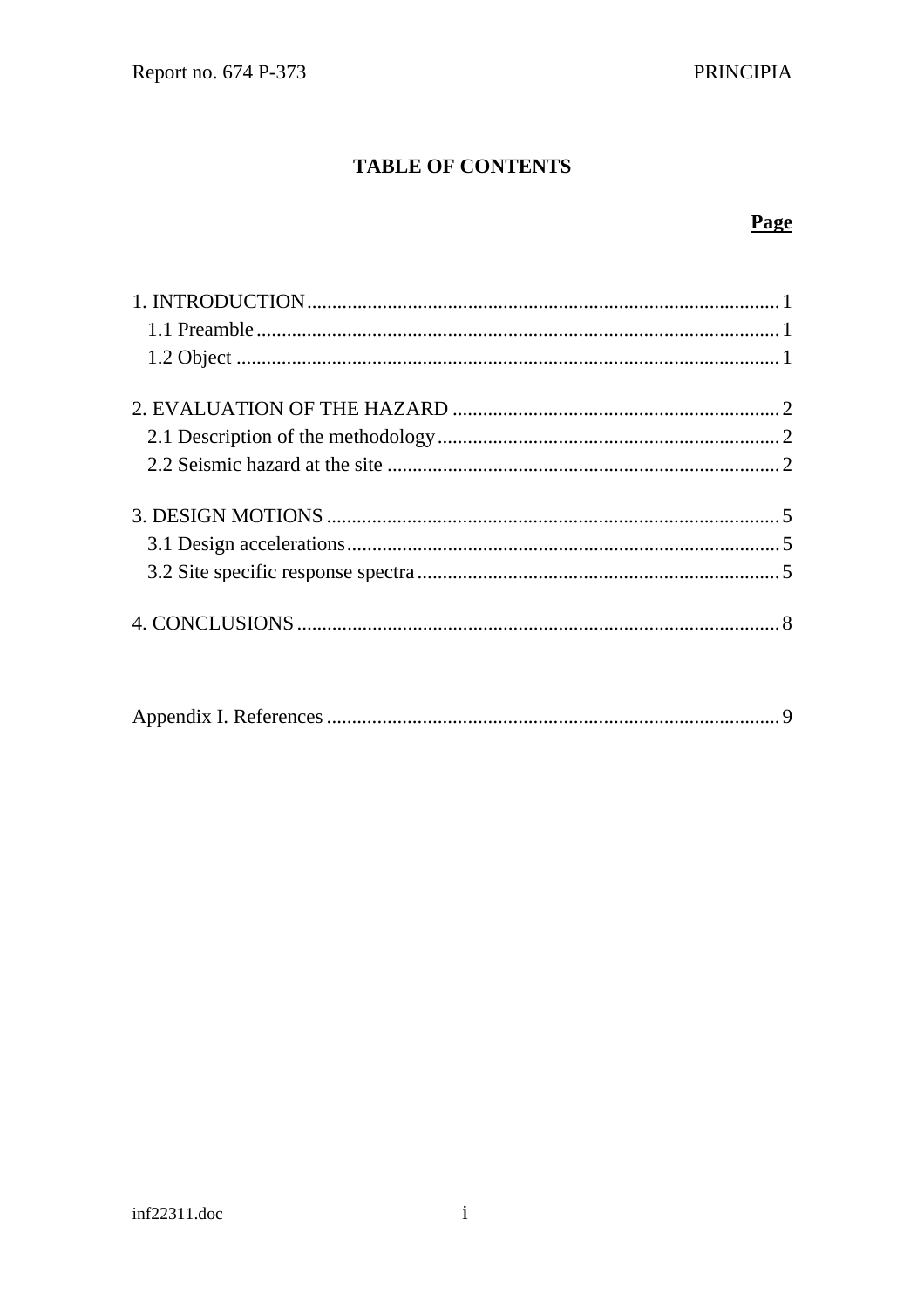## **LIST OF FIGURES**

#### *Page*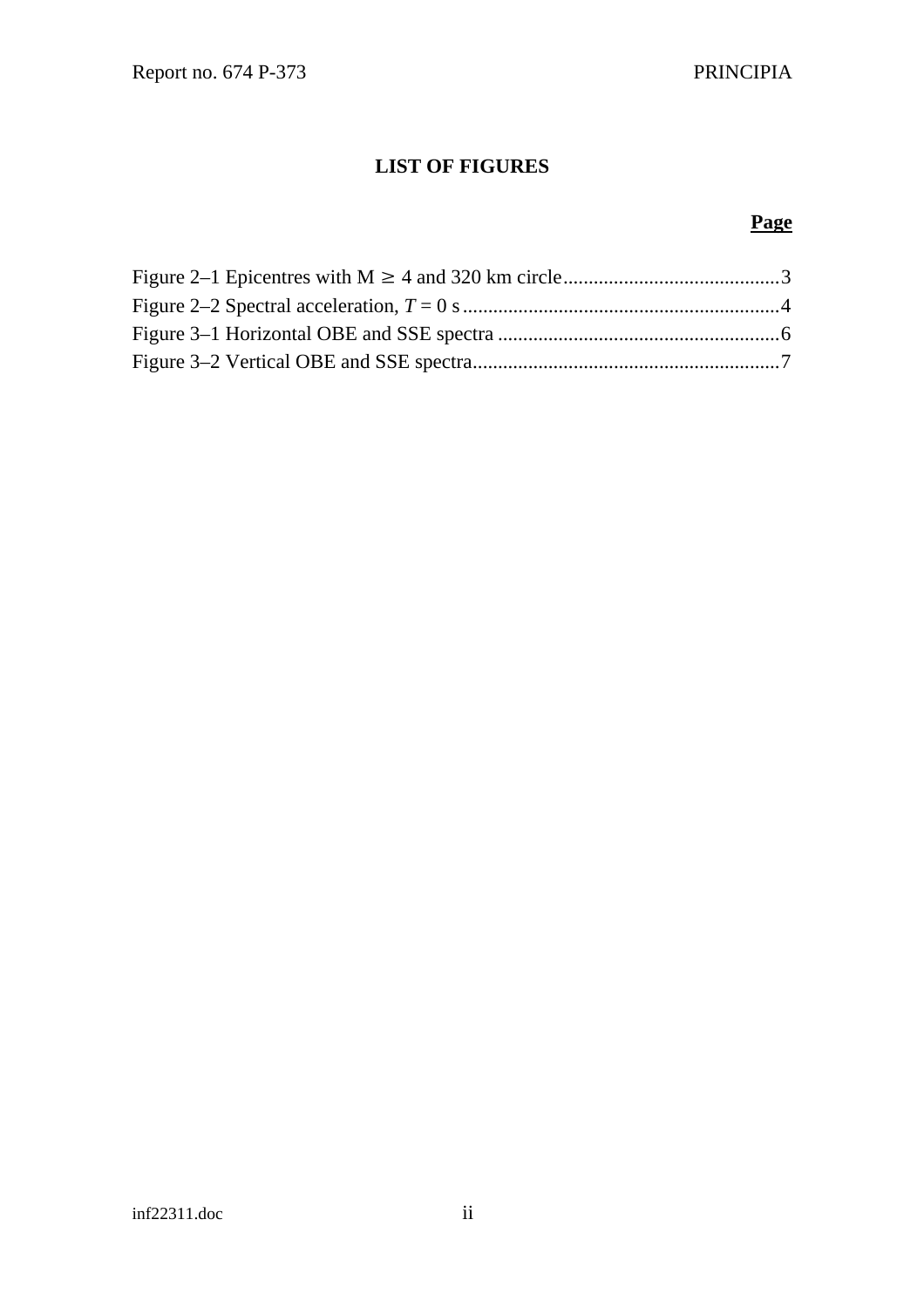## **1. INTRODUCTION**

#### <span id="page-4-0"></span>**1.1 Preamble**

Gas Natural is planning to construct an import and regasification plant for liquefied natural gas (LNG) at Taranto. The installations provide a regasification capacity of  $8 \times 10^9$  Sm<sup>3</sup>/year.

The requirements expressed in section 4-1.3 of NFPA 59-A (National Fire Protection Association, 2001) and in the European Standard EN 1473 (CEN, 1997) make it necessary to determine the seismic hazard at the site prior to designing the facilities.

The present report summarizes the results obtained in the context of the above requirements and provides the characteristics of the seismic motions to be used in the design of the plant. A full account of the investigations conducted has also been produced (Principia, 2005).

## **1.2 Object**

The first objective of this report is to present the evaluation of the seismic hazard at the site. This hazard is quantified by means of the seismic hazard curve, which expresses the annual probability of exceeding each acceleration at the site. A relatively recent methodology is implemented for determining of the seismic hazard curve. This procedure uses a "zoneless" approach, which overcomes many of the paradoxes and inconsistencies of more traditional methodologies that rely on the construction of seismogenetic zones of uniform activity.

Second, based on the corresponding return periods and on the hazard curve obtained, the next objective is to establish the peak acceleration levels for the two design earthquakes: the operating basis earthquake (OBE) and the safe shutdown earthquake (SSE).

Thirdly, site specific response spectra must be adopted for the design. These are primarily governed by the local geotechnical conditions and their shape has to comply with the relevant standards and guidelines.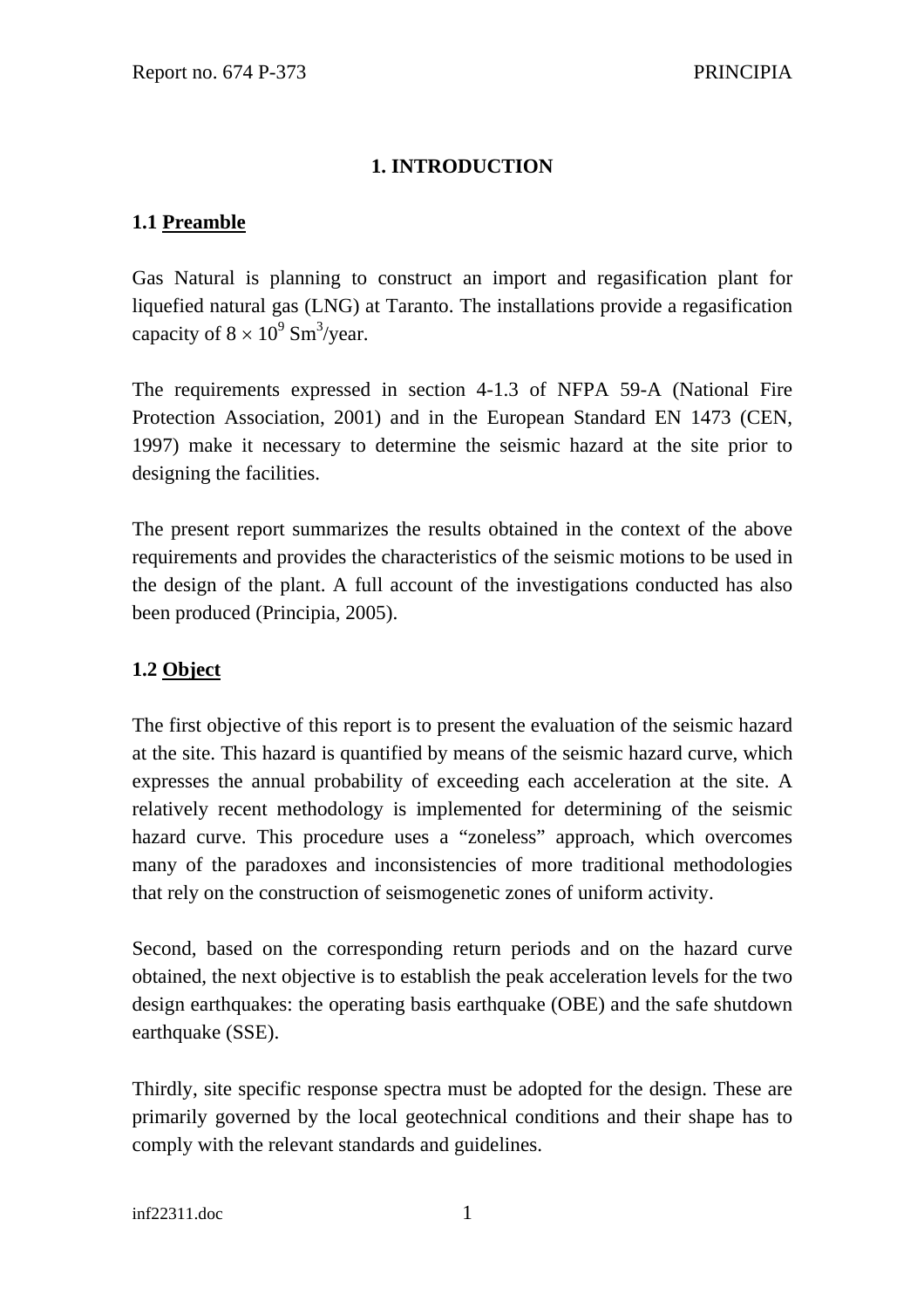#### **2. EVALUATION OF THE HAZARD**

#### <span id="page-5-0"></span>**2.1 Description of the methodology**

The zoneless method used follows the ideas proposed by Woo (1995, 1996a). The numerical implementation is that embodied in the computer program KERFRACT (Woo, 1996b). The procedure is the same one already employed for determining the seismic hazard at all other sites with LNG tanks in Spain (Crespo and Martí, 2002), as well as some LNG plants abroad like Dahej (India), Damietta (Egypt) or Lázaro Cárdenas (Mexico).

The basic starting data are the catalogue of past epicentres and their corresponding magnitudes, together with the knowledge of the effective period of observation for each magnitude [\(Figure 2–1\)](#page-6-1). This allows constructing an activity rate for each location and event magnitude. The activity rate is obtained by adding the individual contributions of all events in the catalogue.

Attenuation laws are used to calculate, for the earthquakes that occur at distances less than 320 km from the site, the motions that would be felt at the location of the plant. The laws adopted in the present study follow those proposed by Sabetta and Pugliese (1987, 1996). The simultaneous consideration of the activity throughout the region of influence, together with the appropriate attenuation laws, yields the seismic hazard at the site.

#### **2.2 Seismic hazard at the site**

The above methodology generates results, directly in terms of acceleration, for each return period or annual probability of exceedance. The hazard curve generated, providing the accelerations associated with each probability of occurrence is shown in [Figure 2–2.](#page-7-1) The accelerations obtained correspond to zero period.

The local ground characteristics are taken into account in the generation of the hazard curve; for this purpose, the information reported by Soil (2005) has been used. A shallow soil "description has been adopted laws proposed by Sabetta and Pugliese (1987, 1996).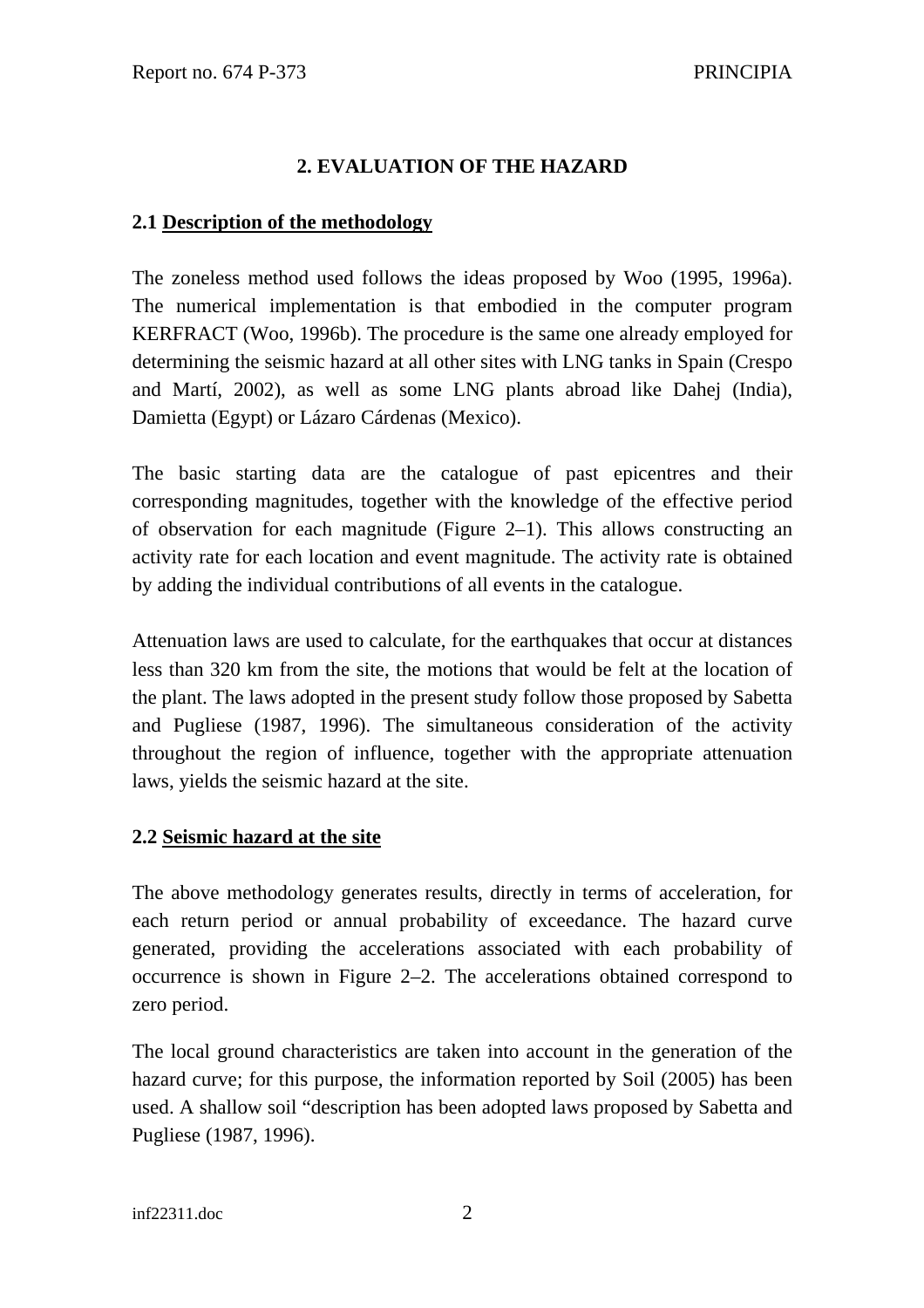<span id="page-6-0"></span>

<span id="page-6-1"></span>Figure 2–1 Epicentres with  $M \ge 4$  and 320 km circle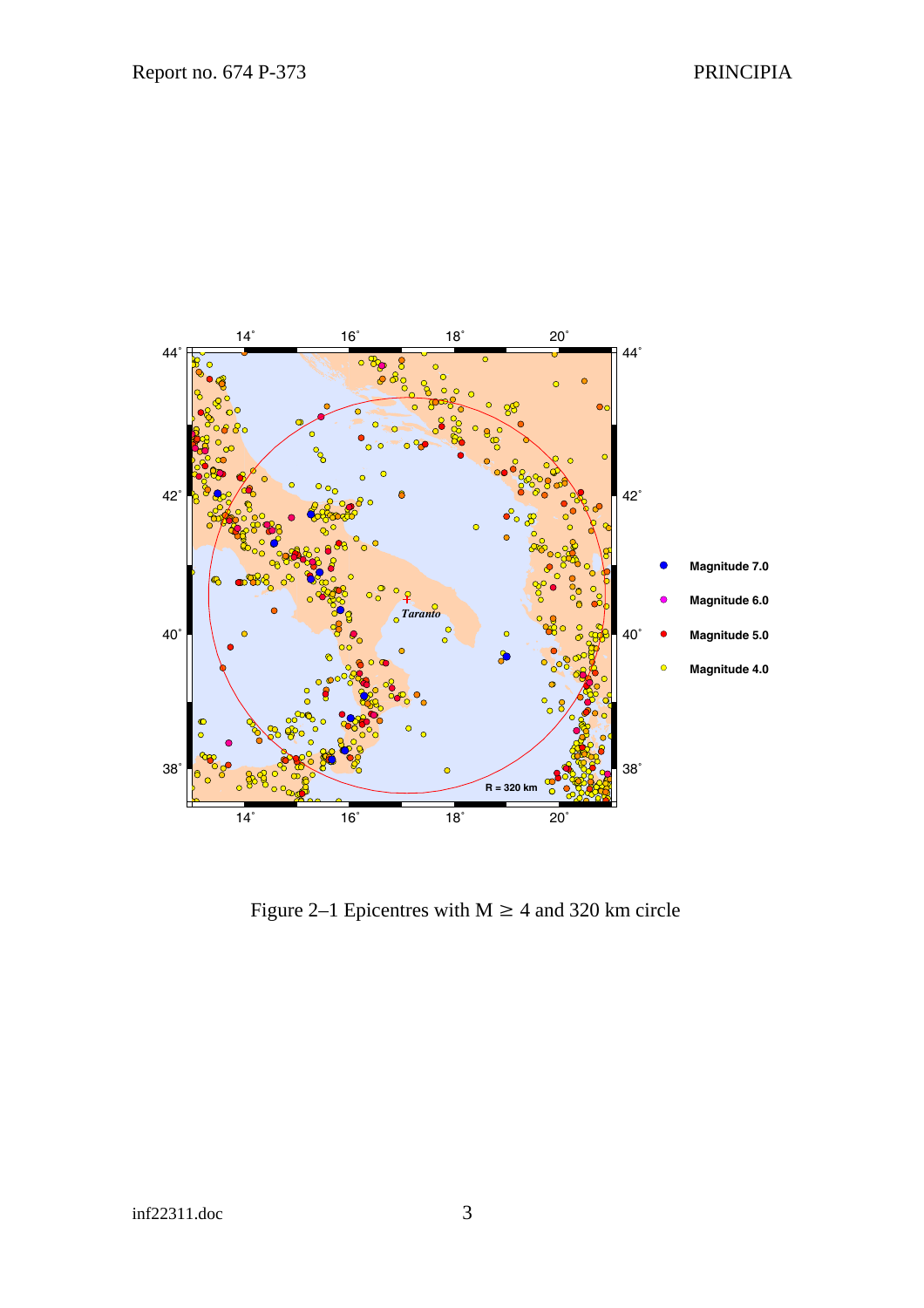<span id="page-7-0"></span>

<span id="page-7-1"></span>Figure 2–2 Spectral acceleration,  $T = 0$  s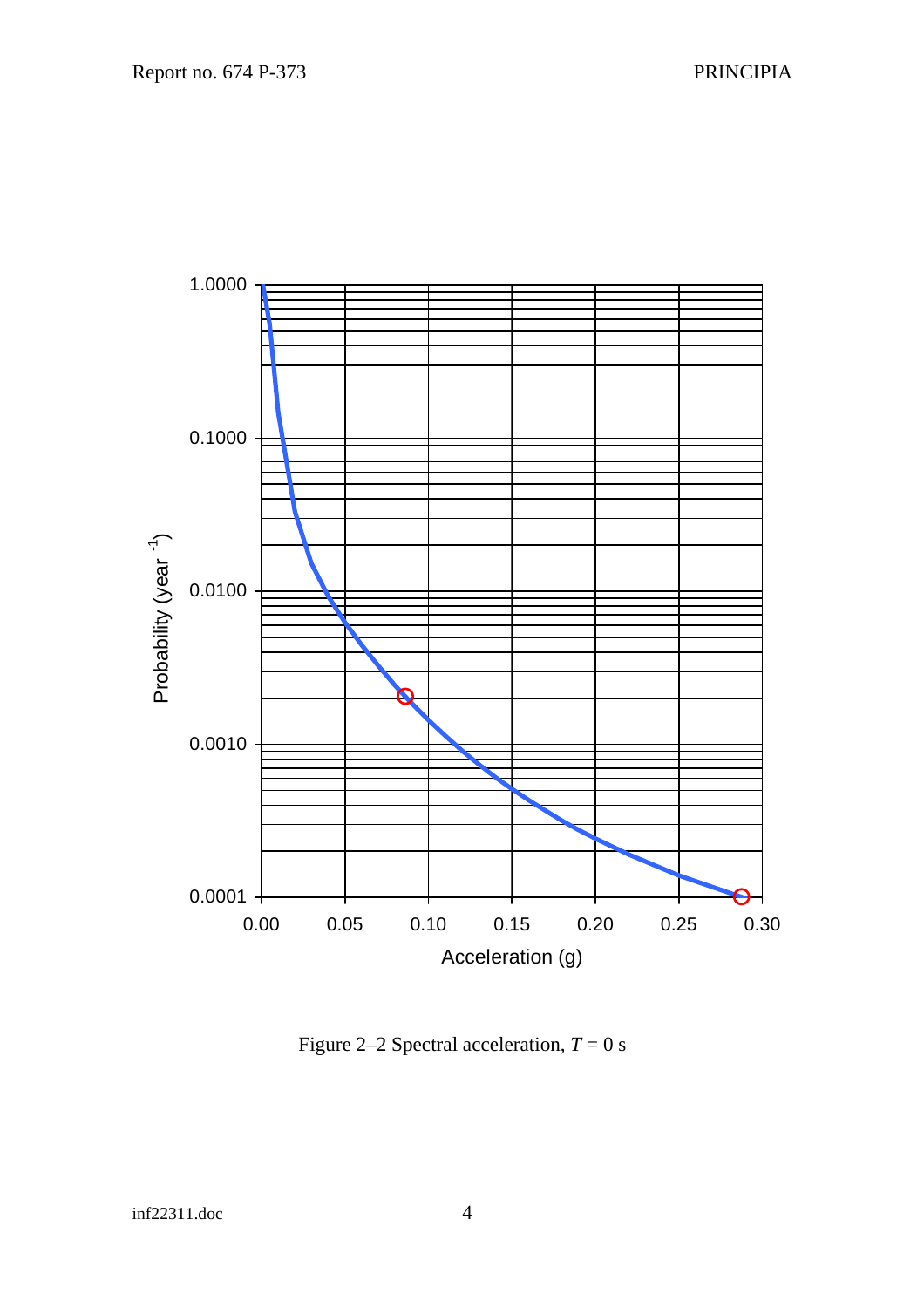#### **3. DESIGN MOTIONS**

#### <span id="page-8-1"></span><span id="page-8-0"></span>**3.1 Design accelerations**

The seismic hazard curve for the site was already shown in the previous chapter. For design, though, this information must be combined with the corresponding periods in order to arrive at the peak ground accelerations for the OBE and SSE motions. The return periods for the two design earthquakes are 475 years for the OBE and 10,000 years for the SSE. This latter period is the one adopted by the NFPA 59–A (NFPA, 2001) until 2001 and that EN 1473 (CEN, 1997) still maintains. This period can be considered conservative, since the revised NFPA 59–A reduces it. In any case, taking into account that the site is in Europe, EN 1473 should be adopted in case of conflict between the two norms.

As can be seen in [Figure 2–2,](#page-7-1) the calculations lead to adopting a peak horizontal ground acceleration of 0.09g for the OBE and 0.29g for the SSE.

#### **3.2 Site specific response spectra**

The response spectrum describes the frequency distribution of the ground motion. It is defined as the motion amplification that an elementary oscillator would experience as a function of the frequency to which it was tuned.

OPCM (2003) establishes five different soil profiles, as a function of the local shear wave velocity. The spectra developed here correspond to soil type C in OPCM (2003), deposits of dense or medium dense sand and gravel or medium consistency clay, according with the information produced by Soil (2005). The maximum acceleration of the soil of the site is was presented in section [3.1](#page-8-1) for different return periods. Following OPCM (2003) this acceleration may be expressed as  $S \cdot a_{\infty}$ , where the factor  $S = 1.25$  takes into account the soil profile

Consistently with the provisions of OPCM (2003), the horizontal spectra for the OBE and SSE earthquakes have been developed and are presented in [Figure 3–1.](#page-9-1) Also applying the norm, the resulting vertical spectra are those shown in [Figure](#page-10-1)   $3-2.$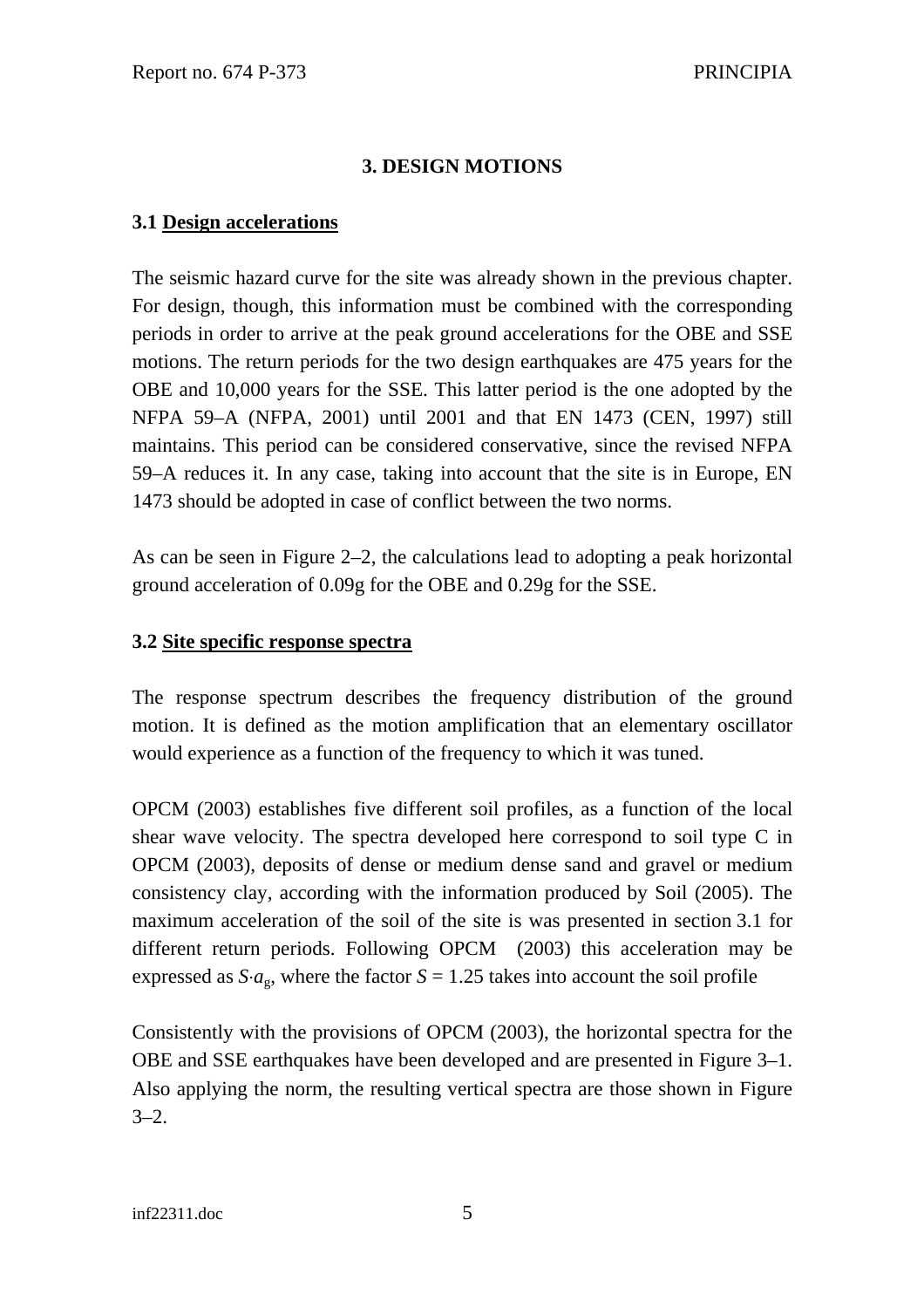<span id="page-9-0"></span>

| T(s)                                                                               | $0.00 - 0.15$                                                          | $0.15 - 0.50$ | $0.50 - 2.00$                                    | > 2.00                   |
|------------------------------------------------------------------------------------|------------------------------------------------------------------------|---------------|--------------------------------------------------|--------------------------|
| <b>OBE</b>                                                                         | $\left  \left[ 1.0 + \frac{20}{3} T(2.5\eta - 1) \right] 0.09 \right $ | $0.225\eta$   | 0.1125 $\frac{\eta}{T}$                          | 0.225 $\frac{\eta}{T^2}$ |
| <b>SSE</b>                                                                         | $\left  \left[ 1.0 + \frac{20}{3} T(2.5\eta - 1) \right] 0.29 \right $ | $0.725 \eta$  | $0.3625 \frac{\eta}{T}$ 0.725 $\frac{\eta}{T^2}$ |                          |
| Damping correction factor: $\eta = \sqrt{\frac{10}{5 + \xi}}$ with $\eta \ge 0.55$ |                                                                        |               |                                                  |                          |

<span id="page-9-1"></span>Figure 3–1 Horizontal OBE and SSE spectra

inf22311.doc 6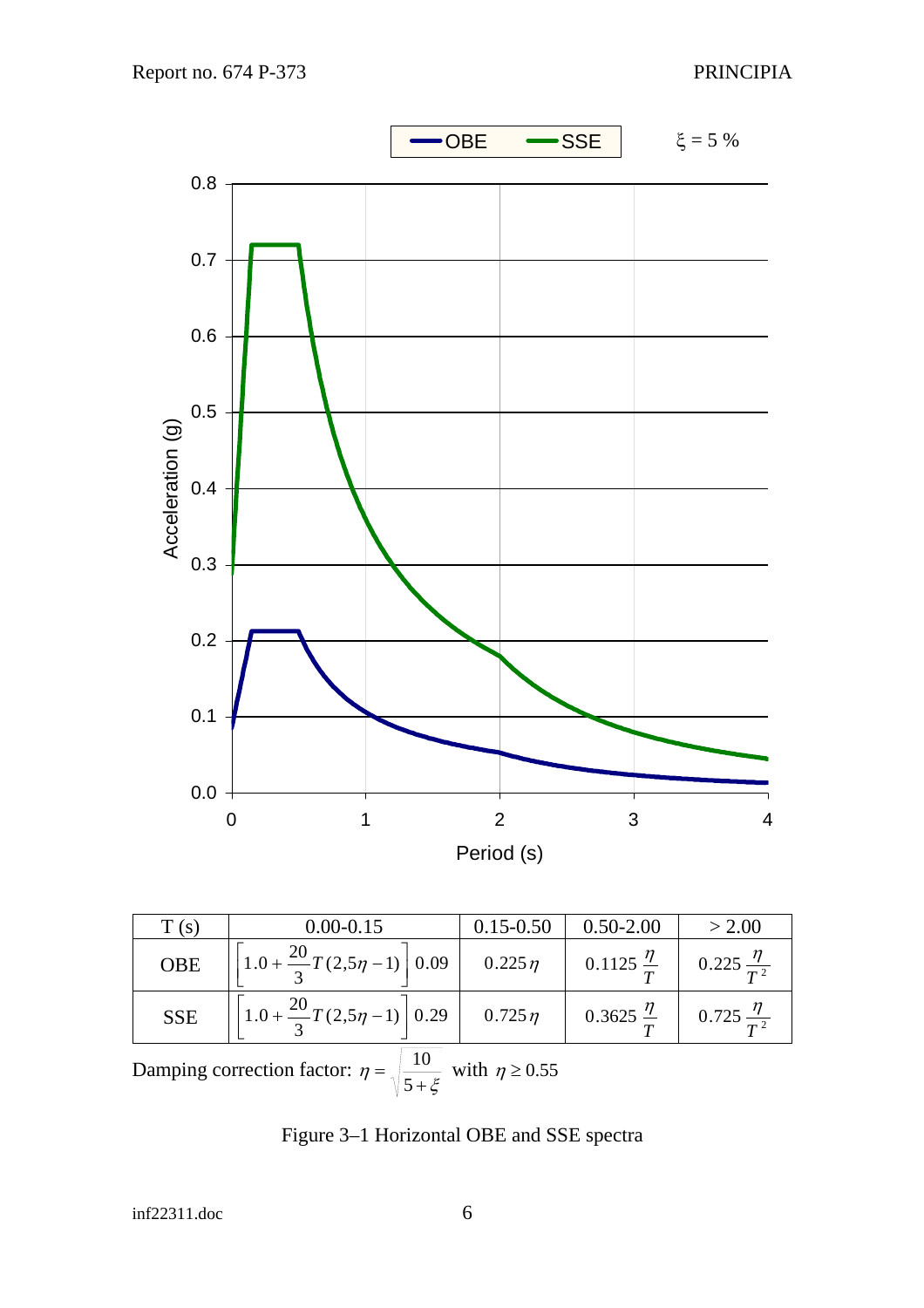<span id="page-10-0"></span>

| T(s)                                                                             | $0.00 - 0.05$                                                                                                                                    |  | $0.05 - 0.15$   0.15-1.00 | >1.00 |
|----------------------------------------------------------------------------------|--------------------------------------------------------------------------------------------------------------------------------------------------|--|---------------------------|-------|
| <b>OBE</b>                                                                       | $\left[1.0+20 \cdot T \cdot (3.0 \cdot \eta-1)\right]0.0648 \left[0.1944 \cdot \eta\right]0.02916 \frac{\eta}{T}\right]0.02916 \frac{\eta}{T^2}$ |  |                           |       |
| <b>SSE</b>                                                                       | $\left[1.0+20 \cdot T \cdot (3.0 \cdot \eta-1)\right]$ 0.2088 $\left[0.6264 \eta\right]$ 0.09396 $\frac{\eta}{T}$ 0.09396 $\frac{\eta}{T^2}$     |  |                           |       |
| Damping correction factor: $\eta = \sqrt{\frac{10}{5+\xi}}$ with $\eta \ge 0.55$ |                                                                                                                                                  |  |                           |       |

<span id="page-10-1"></span>Figure 3–2 Vertical OBE and SSE spectra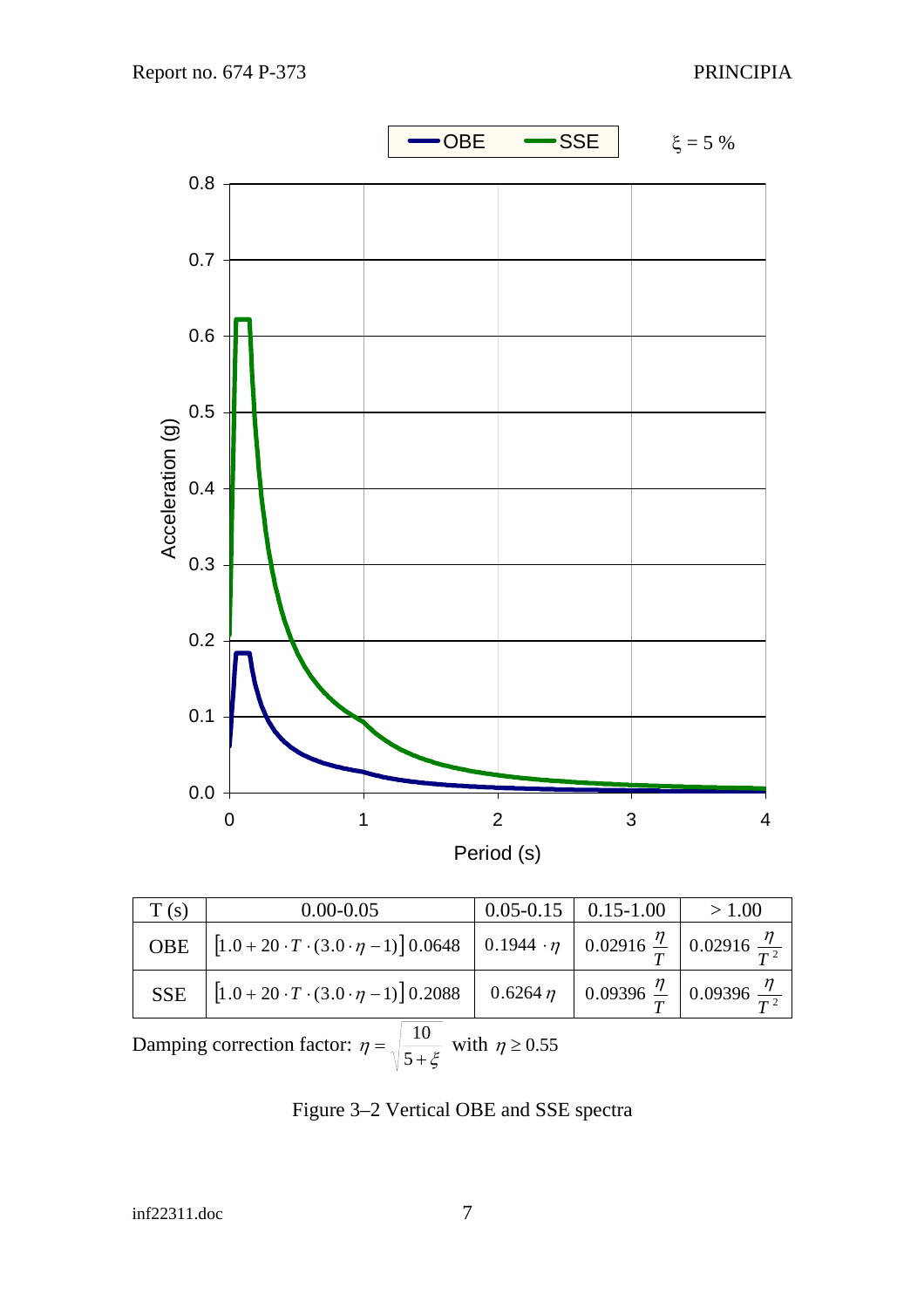#### **4. CONCLUSIONS**

<span id="page-11-0"></span>An evaluation of the seismic hazard has been conducted for the site of the new LNG plant in Taranto. The evaluation was carried out using modern zoneless procedures, which do not rely on the construction of seismogenetic provinces of uniform generating capacity. The methodology employed is solidly based from a theoretical standpoint and has been applied by Principia in evaluations of the seismic hazard at all LNG sites in Spain and some abroad.

The studies performed lead to a number of conclusions and recommendations, which are summarily listed below:

- a) It is recommended that the following values be adopted for the peak horizontal ground acceleration: 0.29g for the SSE and 0.09g for the OBE.
- b) Following the Italian norm OPCM (2003), it is recommended that the following spectra be adopted for design: those in [Figure 3–1](#page-9-1) for horizontal SSE and OBE and those in [Figure 3–2](#page-10-1) for vertical SSE and OBE.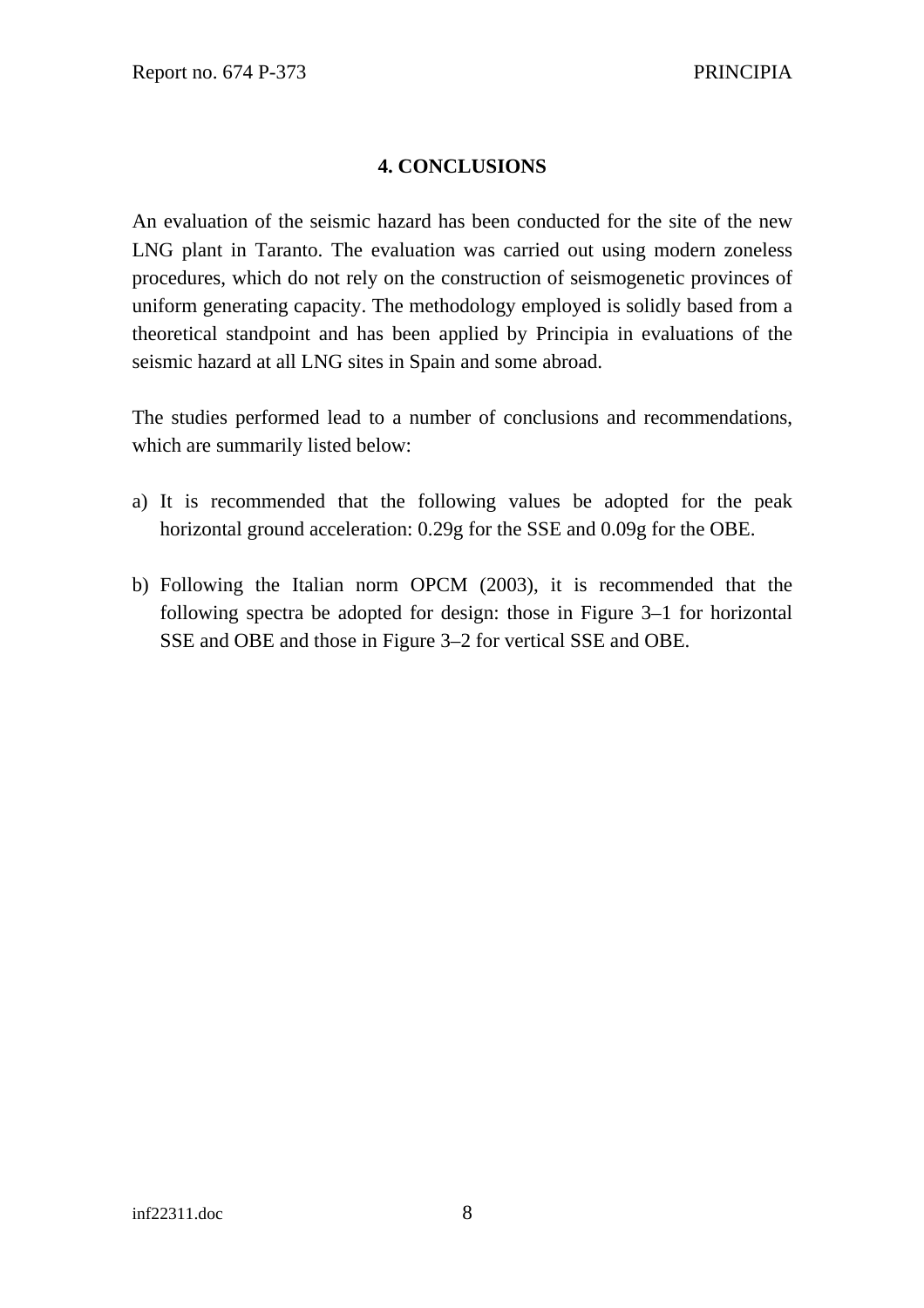<span id="page-12-0"></span>**Appendix I. References**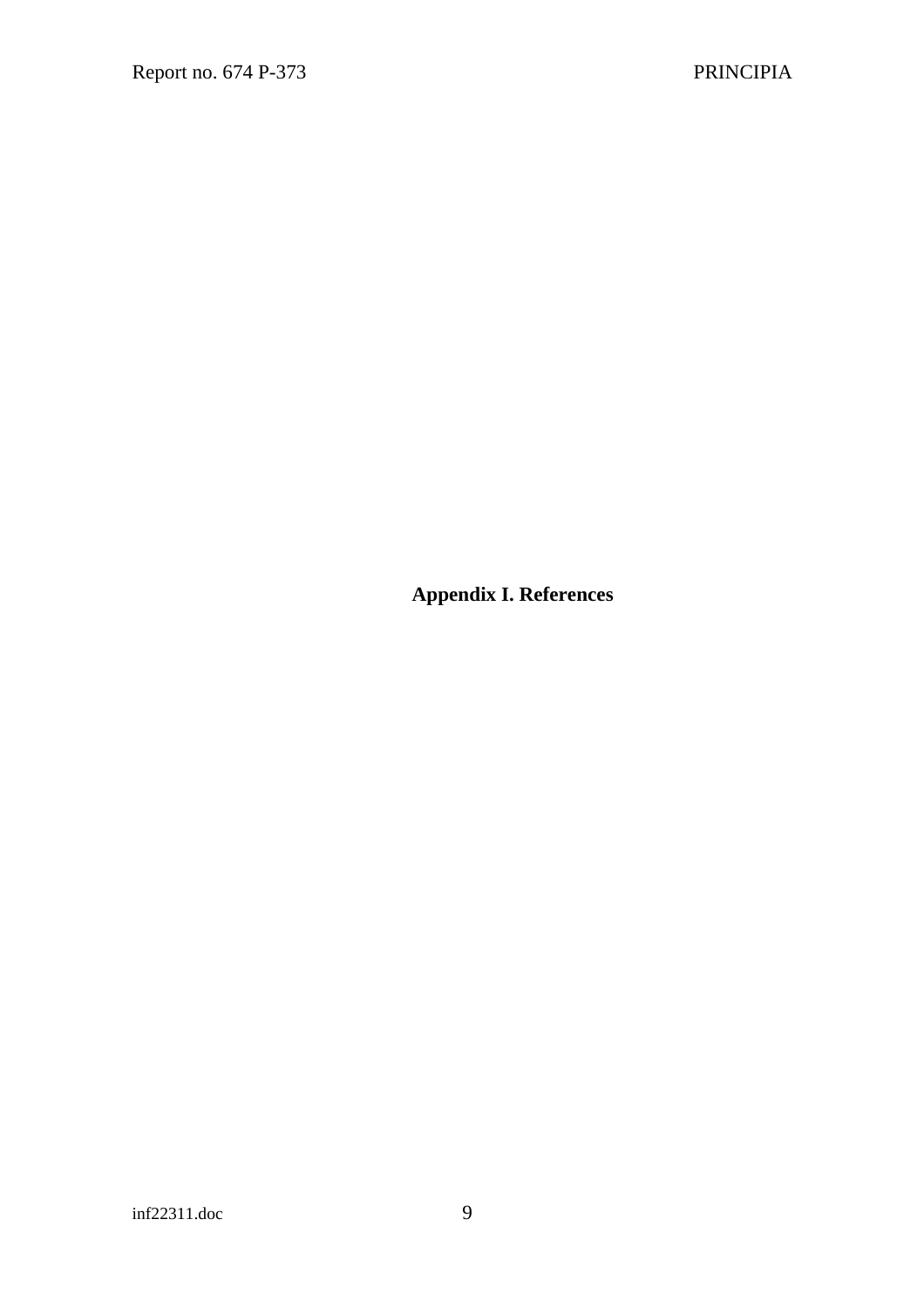CEN - European Committee for Standardization (1997) "Installation and Equipment for Liquefied Natural Gas. Design of Onshore Installations", European Standard EN 1473.

Crespo, M.J. and Martí, J. (2002) "The Use of a Zoneless Method in Four LNG Sites in Spain",  $12<sup>th</sup>$  European Conference on Earthquake Engineering, London, September.

NFPA - National Fire Protection Association (2001) "NFPA 59-A. Production, Storage and Handling of Liquefied Natural Gas", Maryland.

OPCM - Ordinanza del Presidente del Consiglio dei Ministri (2003) "Primi Elementi in Materia di Criteri Generali per la Classificazione Sismica del Territorio Nazionale e di Normative Tecniche per le Construzioni in Zona Sismica", Ordinanza n. 3274, 20 de marzo.

Principia (2005) "LNG Plant at Taranto (Italy). Seismic Hazard Evaluation", Report no. 673, in preparation.

Sabetta, F. and Pugliese, A. (1987) "Attenuation Law of Peak Horizontal Acceleration and Velocity from Italian Strong-Motion Records", Bulletin of the Seismological Society of America, Vol 77, No. 5, October, pp. 1491-1513.

Sabetta, F. and Pugliese, A. (1996) "Estimation of the Response Spectra and Simulation of Nonstationary Earthquake Ground Motions", Bulletin of the Seismological Society of America, Vol. 86, No. 2, April, pp. 337-352.

Soil (2005) "Italia-Taranto. LNG Terminal. Onshore Terminal and Power Plant", Preliminary Geotechnical Report to Gas Natural no. 0797-X-TA-RE-002-0-11, 11 January.

Woo, G. (1995) "A Comparative Assessment of Zoneless Models of Seismic Hazard", 5<sup>th</sup> International Conference on Seismic Zonation, Vol. I.

Woo, G. (1996a) "Kernel Estimation Methods for Seismic Hazard Area Modelling", Bulletin of the Seismological Society of America, Vol. 86, No. 2, April, pp. 353-362.